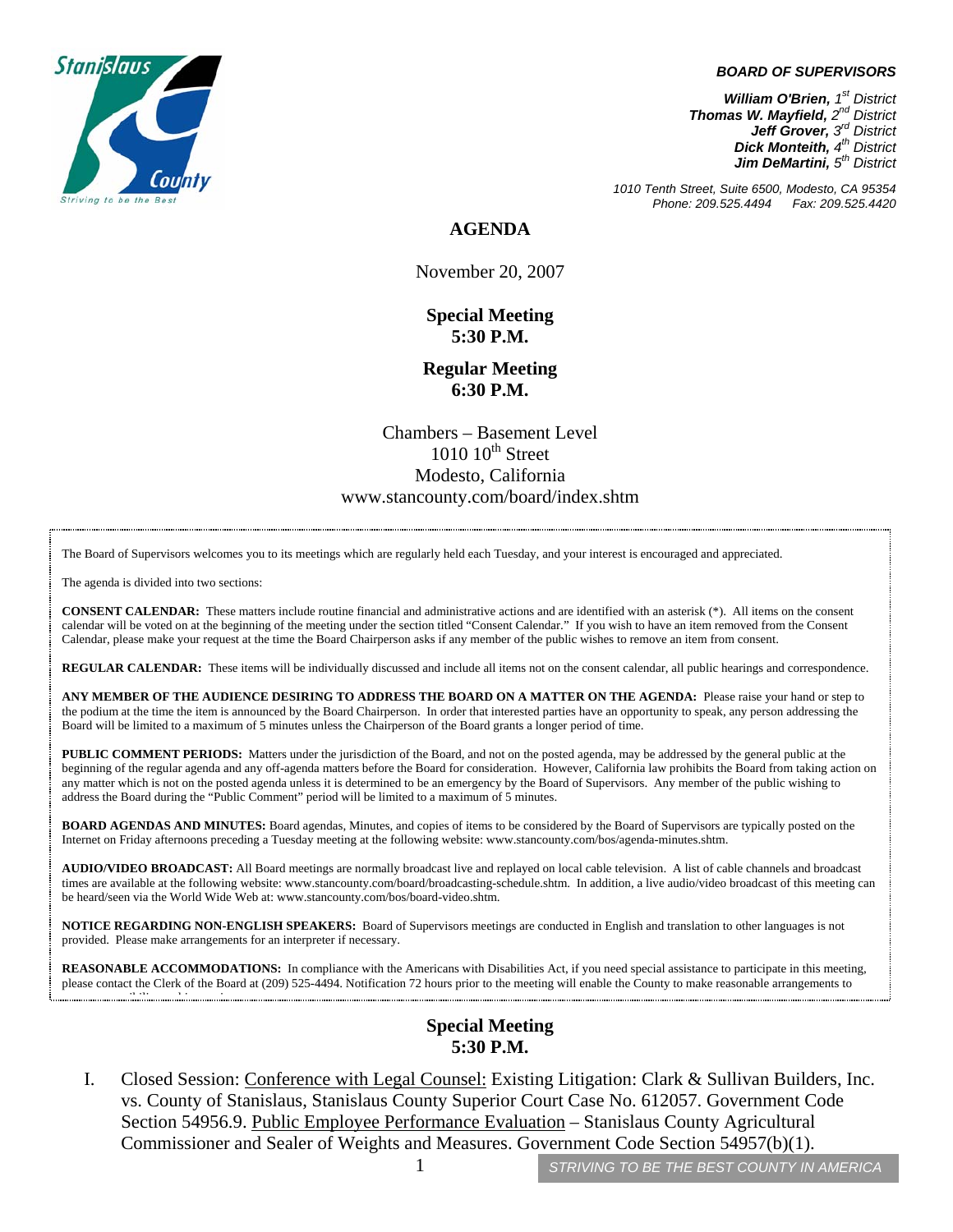## **Regular Meeting 6:30 P.M.**

- II. Pledge of Allegiance to the Flag
- III. Public Comment Period
- IV. Consent Calendar
- V. Agenda Items
	- A. Miscellaneous
	- \* 1. Approval of the Minutes for November 6, 2007 ([View Item\)](http://www.stancounty.com/bos/minutes/2007/min11-06-07.pdf)
	- \* 2. Approval of Appointments of:
		- a. Mary Ann Lee to the Children and Families Commission ([View Item\)](http://www.stancounty.com/bos/agenda/2007/20071120/A02a.pdf)
		- b. Joe S. Nunes and David D. Sundy, Jr. to the Westport Fire Protection District Board of Directors ([View Item\)](http://www.stancounty.com/bos/agenda/2007/20071120/A02b.pdf)
		- c. Mike Dompe to the Newman Drainage District Board of Directors ([View Item\)](http://www.stancounty.com/bos/agenda/2007/20071120/A02c.pdf)
		- d. Robert Woolley to the Hickman Municipal Advisory Council ([View Item\)](http://www.stancounty.com/bos/agenda/2007/20071120/A02d.pdf)
		- e. Lori Buendia to the Stanislaus County Children's Council ([View Item\)](http://www.stancounty.com/bos/agenda/2007/20071120/A02e.pdf)
		- f. Anthony Smith to the Stanislaus County Local Task Force on Solid Waste Management ([View Item\)](http://www.stancounty.com/bos/agenda/2007/20071120/A02f.pdf)
	- \* 3. Approval of Reappointments of:
		- a. William P. Cerutti and Doug Lucas to the Newman Drainage District Board of Directors ([View Item\)](http://www.stancounty.com/bos/agenda/2007/20071120/A03a.pdf)
		- b. C. Bruce Orvis and Roy J. Orlando to the Rock Creek Water District Board of Directors ([View Item\)](http://www.stancounty.com/bos/agenda/2007/20071120/A03b.pdf)
		- c. Nora Gonzales, Flora Carter and Christy Streit to the Empire Sanitary District Board of Directors ([View Item\)](http://www.stancounty.com/bos/agenda/2007/20071120/A03c.pdf)
		- d. Tony Bravo and Don Grischott to the Westley Community Services District Board of Directors ([View Item\)](http://www.stancounty.com/bos/agenda/2007/20071120/A03d.pdf)
		- e. Aaron Trott to the Reclamation District #2091 Board of Directors ([View Item\)](http://www.stancounty.com/bos/agenda/2007/20071120/A03e.pdf)
		- f. Judith Perez to the Empire Municipal Advisory Council ([View Item\)](http://www.stancounty.com/bos/agenda/2007/20071120/A03f.pdf)
	- \* 4. Approval to Consolidate the Advisory Measure Relating to the Amendment of the City of Modesto Charter Election with the Presidential Primary Election on February 5, 2008 ([View Item\)](http://www.stancounty.com/bos/agenda/2007/20071120/A04.pdf)
	- \* 5. Approval of Request from Friends of Patrick McGill for Use of Woodward Reservoir Park Area for a Bike Ride on Saturday, November 24, 2007 ([View Item\)](http://www.stancounty.com/bos/agenda/2007/20071120/A05.pdf)
	- \* 6. Approval to Rescind the Consolidation of the City of Oakdale Transient Occupancy Tax Ballot Measure with the Presidential Primary Election on February 5, 2008 ([View Item\)](http://www.stancounty.com/bos/agenda/2007/20071120/A06.pdf)
	- \* 7. Approval to Proclaim December 2007 as Drunk and Drugged Driving (3D) Prevention Month in Stanislaus County ([View Item\)](http://www.stancounty.com/bos/agenda/2007/20071120/A07.pdf)
	- \* 8. Approval of Request from the City of Modesto for Use of the Courthouse Lawn on February 19 and 20, 2008 for the Stage Three Start of the Amgen Tour of California Bicycle Race ([View Item\)](http://www.stancounty.com/bos/agenda/2007/20071120/A08.pdf)
		- 9. Acceptance of the Clerk-Recorder's Certified Statement of the Results of the Consolidated District Election Held Tuesday, November 6, 2007 and Declare the Results ([View Item\)](http://www.stancounty.com/bos/agenda/2007/20071120/A09.pdf)
	- B. Chief Executive Office
	- \* 1. Approval of Total Appropriations/Budgetary Limit for Fiscal Year 2007/2008 Auditor-Controller ([View Item\)](http://www.stancounty.com/bos/agenda/2007/20071120/B01.pdf)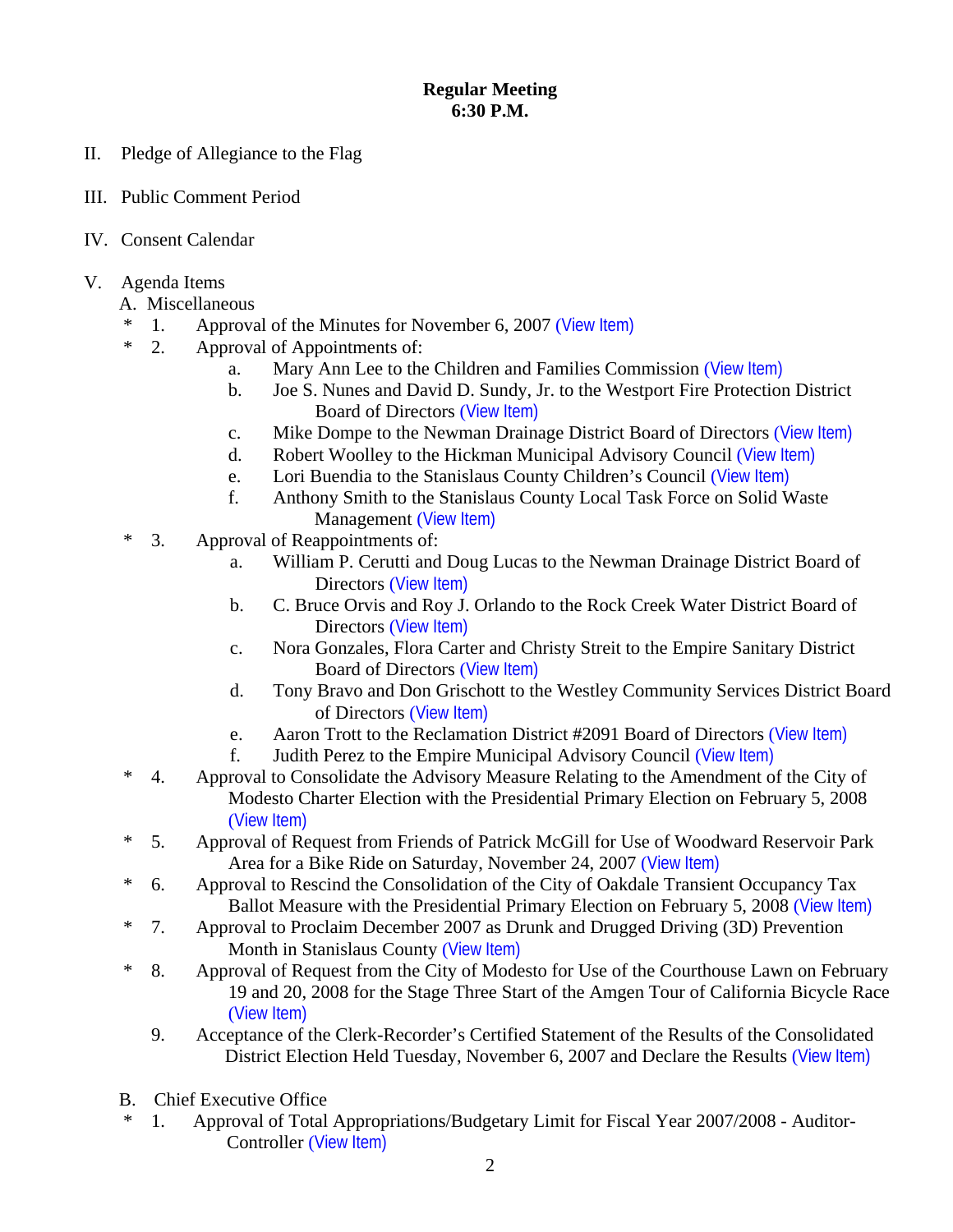- \* 2. Approval to Adopt the Recommendations of the Nuisance Abatement Hearing Board (Environmental Resources) Regarding the Following Properties:
	- a. 3707 E. Monte Vista Avenue, Ceres, CA, CE No. 07-265 ([View Item\)](http://www.stancounty.com/bos/agenda/2007/20071120/B02a.pdf)
	- b. 527 Leon Avenue, Modesto, CA, CE No. 07-225 ([View Item\)](http://www.stancounty.com/bos/agenda/2007/20071120/B02b.pdf)
	- c. 523 Leon Avenue, Modesto, CA, CE No. 07-244 ([View Item\)](http://www.stancounty.com/bos/agenda/2007/20071120/B02c.pdf)
- \* 3. Approval to Accept Mental Health Services Act Prevention and Early Intervention Community Program Planning Funds and Increase Appropriations and Estimated Revenue - Behavioral Health and Recovery Services ([View Item\)](http://www.stancounty.com/bos/agenda/2007/20071120/B03.pdf)
- \* 4. Approval of Final Acceptance of the Security Fencing for the Paradise Medical Office Employee Parking Area at 401 Paradise Road, Modesto, CA by Carter Commercial Construction of Merced, CA - Chief Executive Office ([View Item\)](http://www.stancounty.com/bos/agenda/2007/20071120/B04.pdf)
- \* 5. Approval to Close Out Contracts with PCD (Audio-Visual), Fluoresco Lighting & Signs Maintenance Corp., Inc. (Signage), STC General Building Contractor, Inc.(Concessions), Keller Group (Furnishings), ISEC, Inc. (Interior Finishes), and AB Construction 1, Inc. (Floors and Wall Covering); and, Authorize Filing of Notice of Completion for Clark & Sullivan Builders, Inc. for the Gallo Center for the Arts Project - Chief Executive Office ([View Item\)](http://www.stancounty.com/bos/agenda/2007/20071120/B05.pdf)
- \* 6. Declaration of Impasse and Approval to Implement the Last, Best and Final Offer From the County to the Lieutenant and Custodial Lieutenant Bargaining Unit Represented by the Stanislaus County Sheriff's Management Association ([View Item\)](http://www.stancounty.com/bos/agenda/2007/20071120/B06.pdf)
	- 7. Approval to Implement a Student Internship Program Chief Executive Office ([View Item\)](http://www.stancounty.com/bos/agenda/2007/20071120/B07.pdf)
- C. Department of Public Works
- \* 1. Approval to Introduce and Waive the First Reading of an Ordinance to Amend Section 11.04.050 of the Stanislaus County Code by Adding a 40 Miles-Per-Hour Speed Zone on Blossom Road in the Waterford Area ([View Item\)](http://www.stancounty.com/bos/agenda/2007/20071120/C01.pdf)
- \* 2. Approval of Amendment One to the State Route 99/165 Memorandum of Understanding with the City of Turlock, Stanislaus Council of Governments, County of Merced, and Merced County Association of Governments ([View Item\)](http://www.stancounty.com/bos/agenda/2007/20071120/C02.pdf)
- \* 3. Approval to Increase the Construction Budget for the Sperry Avenue Reconstruction Project (Rogers Road to Baldwin Road) ([View Item\)](http://www.stancounty.com/bos/agenda/2007/20071120/C03.pdf)
- D. Department of Planning and Community Development
- \* 1. Approval to Introduce and Waive the First Reading of an Ordinance Amending Title 16 of the Stanislaus County Code, and Adopting by Reference the California Code of Regulations Title 24, 2007 Edition of the California Building Standards Code and to Set a Public Hearing on December 11, 2007 at 9:20 a.m., and to Cancel the Original Public Hearing Date of December 4, 2007 at 9:20 a.m. ([View Item\)](http://www.stancounty.com/bos/agenda/2007/20071120/D01.pdf)
- \* 2. Approval to Rescind All or a Portion of Williamson Act Contract No. 1974-1752 (W. Service Road, West of Jennings Road, in the Modesto Area) and Approve a New Contract Pursuant to Minor Lot Line Adjustment 2007–35 - DeMartini/Blom ([View Item\)](http://www.stancounty.com/bos/agenda/2007/20071120/D02.pdf)
- E. County Counsel
- \* 1. Approval of a Revised Employment Agreement Between Stanislaus County and Chief Executive Officer Richard W. Robinson ([View Item\)](http://www.stancounty.com/bos/agenda/2007/20071120/E01.pdf)
- VI. Scheduled Matters
	- 6:40 p.m. Public Hearing to Approve the District Attorney and Sheriff Expenditure Plans for State Supplemental Law Enforcement Services Fund ([View Item\)](http://www.stancounty.com/bos/agenda/2007/20071120/PH640.pdf)